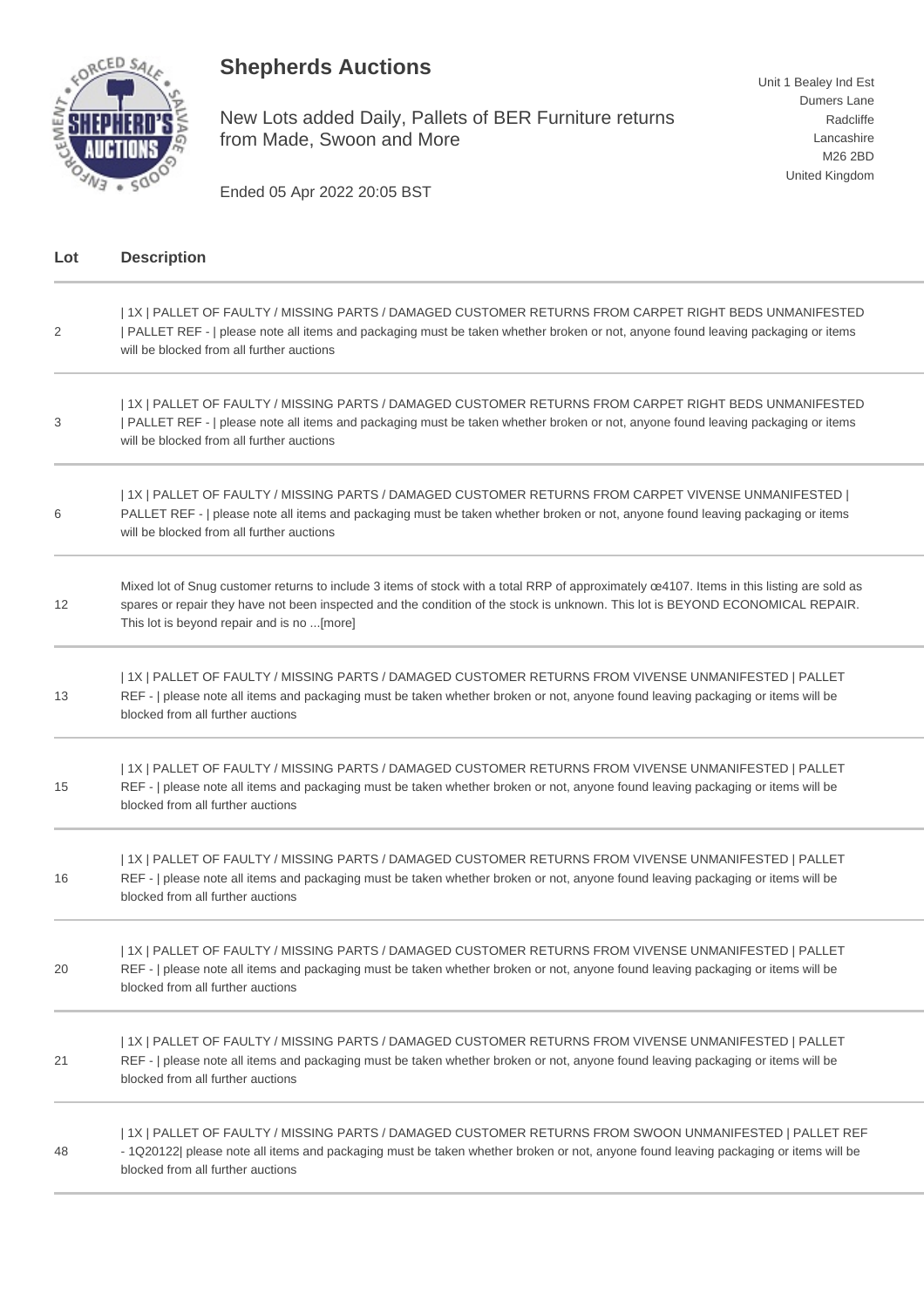| 57  | Mixed lot of Made.com customer returns to include 2 items of stock with a total RRP of approximately œ928. Items in this listing are sold<br>as spares or repair they have not been inspected and the condition of the stock is unknown. This lot is a completely UNCHECKED. We<br>have not checked this item and  [more]   |
|-----|-----------------------------------------------------------------------------------------------------------------------------------------------------------------------------------------------------------------------------------------------------------------------------------------------------------------------------|
| 68  | Mixed lot of Swoon Editions customer returns to include 2 items of stock with a total RRP of approximately ce1000. Items in this listing<br>are sold as spares or repair they have not been inspected and the condition of the stock is unknown. This lot is a completely<br>UNCHECKED. We have not checked this it [more]  |
| 70  | 1X   PALLET OF FAULTY / MISSING PARTS / DAMAGED CUSTOMER RETURNS FROM MADE.COM UNMANIFESTED   PALLET<br>REF -   please note all items and packaging must be taken whether broken or not, anyone found leaving packaging or items will be<br>blocked from all further auctions                                               |
| 80  | 1 x Made.com Andrin 3 Seater Sofa Natural Recycled Velvet RRP ce1650.00 SKU MAD-AP-SOFANR007NAT-UK TOTAL RRP ce1650<br>This lot is a completely UNCHECKED. We have not checked this item and we are unable to give a specific condition report. Please note<br>item may have certain imperfections so viewing is rec [more] |
| 91  | 1 x Made.com Aidian Large Corner Sofa Bed with Storage Pigeon Grey RRP ce1399 SKU MAD-AP-SOFAAN009GRY-UK TOTAL RRP<br>œ1399 This lot is a completely UNCHECKED. We have not checked this item and we are unable to give a specific condition report.<br>Please note item may have certain imperfections so viewing [more]   |
| 93  | 1X   PALLET OF FAULTY / MISSING PARTS / DAMAGED CUSTOMER RETURNS FROM MADE.COM UNMANIFESTED   PALLET<br>REF -   please note all items and packaging must be taken whether broken or not, anyone found leaving packaging or items will be<br>blocked from all further auctions                                               |
| 94  | 1X   PALLET OF FAULTY / MISSING PARTS / DAMAGED CUSTOMER RETURNS FROM MADE.COM UNMANIFESTED   PALLET<br>REF -   please note all items and packaging must be taken whether broken or not, anyone found leaving packaging or items will be<br>blocked from all further auctions                                               |
| 95  | Mixed lot of Made.com customer returns to include 3 items of stock with a total RRP of approximately £999. Items in this listing are sold<br>as spares or repair they have not been inspected and the condition of the stock is unknown. This lot is a completely UNCHECKED. We<br>have not checked this item and [more]    |
| 96  | Mixed lot of Made.com customer returns to include 11 items of stock with a total RRP of approximately £1335. Items in this listing are<br>sold as spares or repair they have not been inspected and the condition of the stock is unknown. This lot is a completely UNCHECKED.<br>We have not checked this item an [more]   |
| 97  | Mixed lot of Made.com customer returns to include 10 items of stock with a total RRP of approximately £1546. Items in this listing are<br>sold as spares or repair they have not been inspected and the condition of the stock is unknown. This lot is a completely UNCHECKED.<br>We have not checked this item an [more]   |
| 98  | Mixed lot of Made.com customer returns to include 8 items of stock with a total RRP of approximately £1120. Items in this listing are<br>sold as spares or repair they have not been inspected and the condition of the stock is unknown. This lot is a completely UNCHECKED.<br>We have not checked this item and [more]   |
| 99  | 1X   PALLET OF FAULTY / MISSING PARTS / DAMAGED CUSTOMER RETURNS FROM LA REDOUTE UNMANIFESTED  <br>PALLET REF -   please note all items and packaging must be taken whether broken or not, anyone found leaving packaging or items<br>will be blocked from all further auctions                                             |
| 100 | Mixed lot of Made.com customer returns to include 6 items of stock with a total RRP of approximately £1144. Items in this listing are<br>sold as spares or repair they have not been inspected and the condition of the stock is unknown. This lot is a completely UNCHECKED.<br>We have not checked this item and [more]   |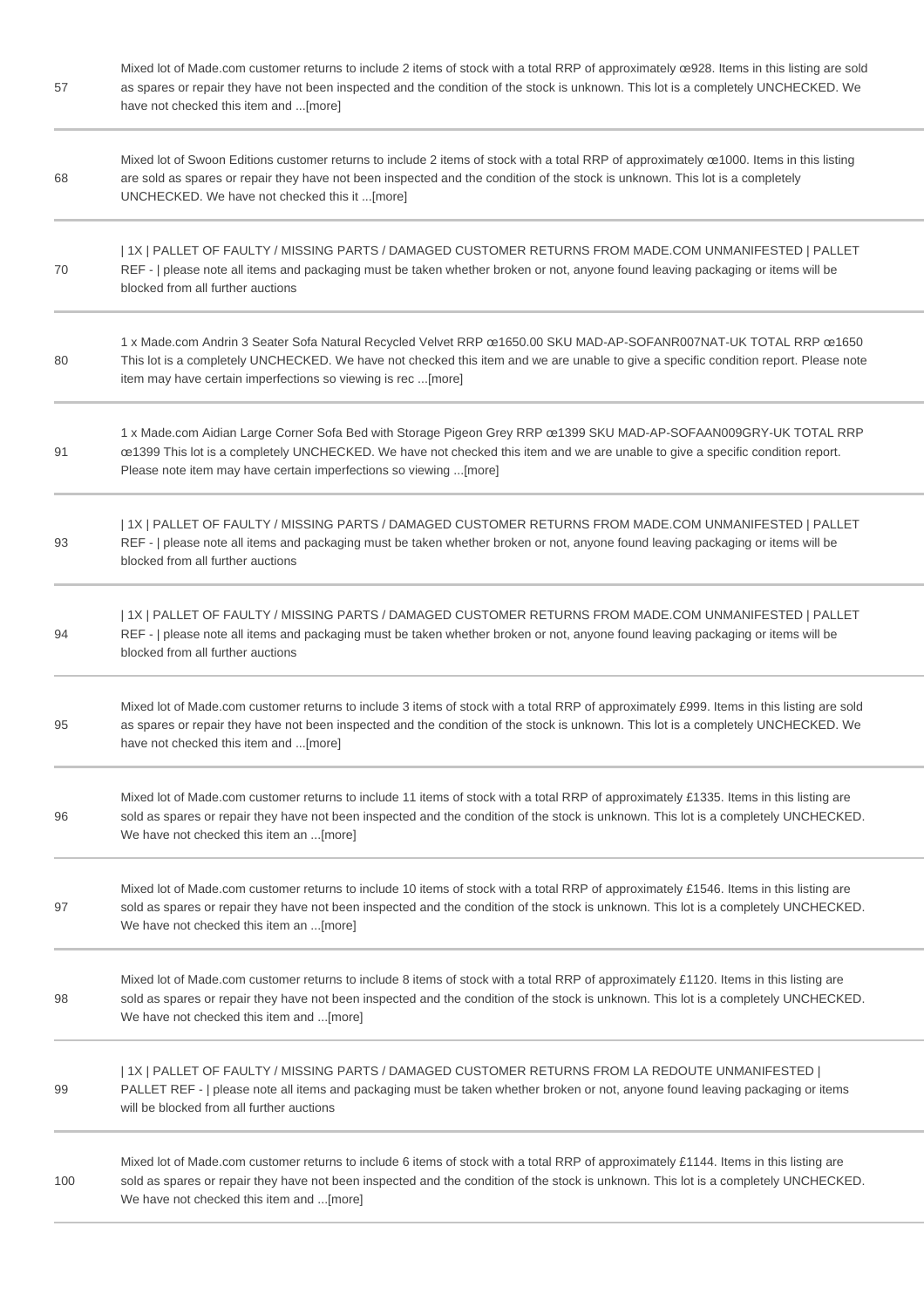| 101 | Mixed lot of Swoon Editions customer returns to include 6 items of stock with a total RRP of approximately £1944. Items in this listing<br>are sold as spares or repair they have not been inspected and the condition of the stock is unknown. This lot is a completely<br>UNCHECKED. We have not checked this it [more] |
|-----|---------------------------------------------------------------------------------------------------------------------------------------------------------------------------------------------------------------------------------------------------------------------------------------------------------------------------|
| 102 | Mixed lot of Made.com customer returns to include 3 items of stock with a total RRP of approximately £1000. Items in this listing are<br>sold as spares or repair they have not been inspected and the condition of the stock is unknown. This lot is a completely UNCHECKED.<br>We have not checked this item and [more] |
| 103 | Mixed lot of Made.com customer returns to include 5 items of stock with a total RRP of approximately £1472. Items in this listing are<br>sold as spares or repair they have not been inspected and the condition of the stock is unknown. This lot is a completely UNCHECKED.<br>We have not checked this item and [more] |
| 104 | Mixed lot of Made.com customer returns to include 6 items of stock with a total RRP of approximately £1259. Items in this listing are<br>sold as spares or repair they have not been inspected and the condition of the stock is unknown. This lot is a completely UNCHECKED.<br>We have not checked this item and [more] |
| 105 | Mixed lot of Made.com customer returns to include 14 items of stock with a total RRP of approximately £1732. Items in this listing are<br>sold as spares or repair they have not been inspected and the condition of the stock is unknown. This lot is a completely UNCHECKED.<br>We have not checked this item an [more] |
| 106 | Mixed lot of Made.com customer returns to include 7 items of stock with a total RRP of approximately £1512. Items in this listing are<br>sold as spares or repair they have not been inspected and the condition of the stock is unknown. This lot is a completely UNCHECKED.<br>We have not checked this item and [more] |
| 107 | 2 X COSTCO RETURNS BAYDSIDE 2 IN 1 TV STANDS. BOTH MISSING PARTS.                                                                                                                                                                                                                                                         |
| 108 | 1X   PALLET OF FAULTY / MISSING PARTS / DAMAGED CUSTOMER RETURNS FROM MADE.COM UNMANIFESTED   PALLET<br>REF - 1Q20113  please note all items and packaging must be taken whether broken or not, anyone found leaving packaging or items<br>will be blocked from all further auctions                                      |
| 109 | 1X   PALLET OF FAULTY / MISSING PARTS / DAMAGED CUSTOMER RETURNS FROM MADE.COM UNMANIFESTED   PALLET<br>REF - 1Q25091  please note all items and packaging must be taken whether broken or not, anyone found leaving packaging or items<br>will be blocked from all further auctions                                      |
| 110 | 1X   PALLET OF FAULTY / MISSING PARTS / DAMAGED CUSTOMER RETURNS FROM MADE.COM UNMANIFESTED   PALLET<br>REF - 1Q25092  please note all items and packaging must be taken whether broken or not, anyone found leaving packaging or items<br>will be blocked from all further auctions                                      |
| 111 | Mixed lot of Swoon Editions customer returns to include 6 items of stock with a total RRP of approximately £2584. Items in this listing<br>are sold as spares or repair they have not been inspected and the condition of the stock is unknown. This lot is a completely<br>UNCHECKED. We have not checked this it [more] |
| 112 | 1 x Swoon Apollo Sideboard in chicory RRP £699 SKU SWO-AP-apollosidebothreedochi-BER-DOA TOTAL RRP £3334 This lot is a<br>completely UNCHECKED. We have not checked this item and we are unable to give a specific condition report. Please note item may<br>have certain imperfections so viewing is recommended [more]  |
| 113 | Mixed lot of Swoon Editions customer returns to include 7 items of stock with a total RRP of approximately £2343. Items in this listing<br>are sold as spares or repair they have not been inspected and the condition of the stock is unknown. This lot is a completely<br>UNCHECKED. We have not checked this it [more] |